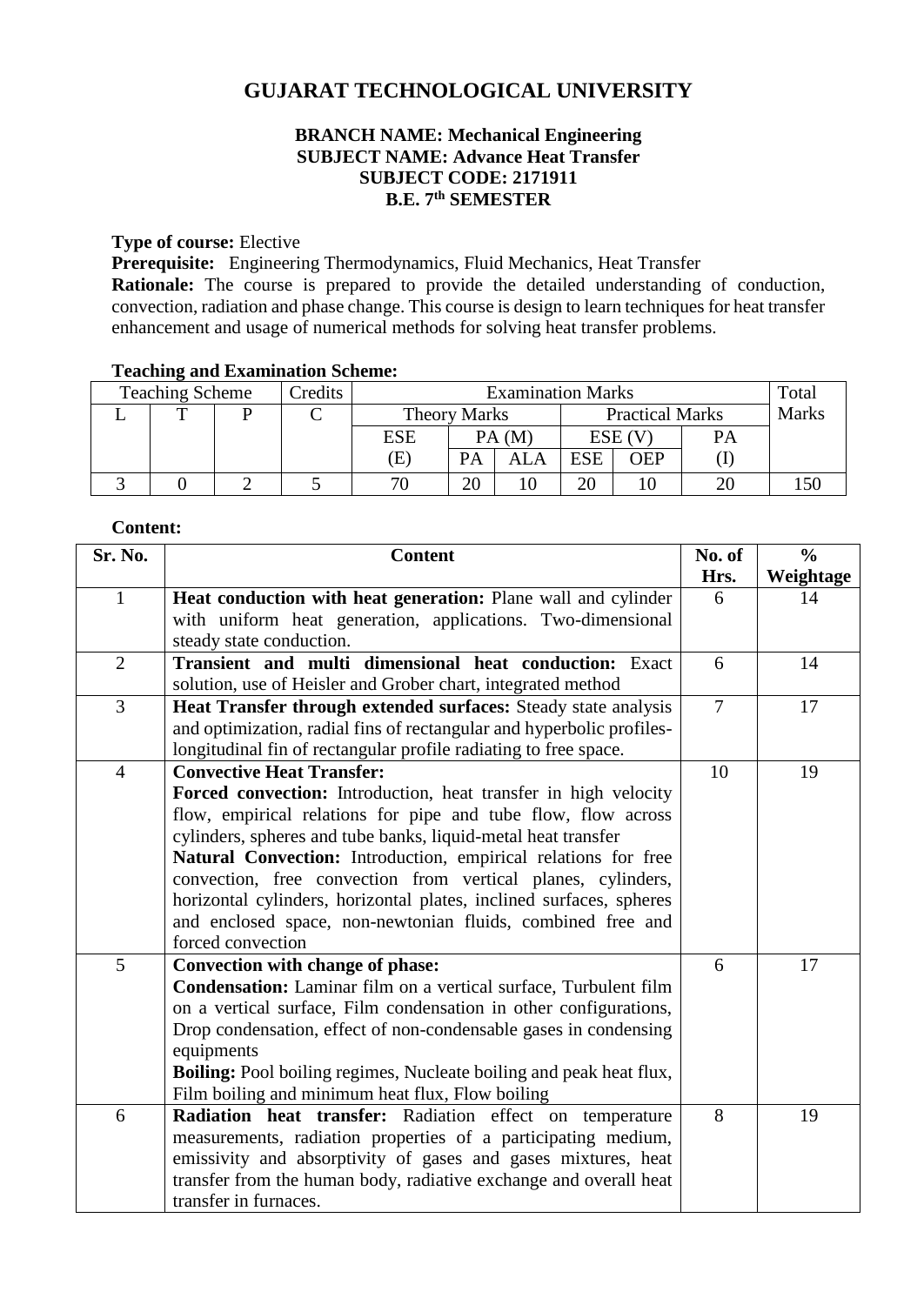## **Suggested Specification table with Marks (Theory):**

| <b>Distribution of Theory Marks</b> |       |         |         |         |       |  |  |  |  |
|-------------------------------------|-------|---------|---------|---------|-------|--|--|--|--|
| R Level                             | Level | A Level | N Level | E Level | Level |  |  |  |  |
|                                     |       |         |         |         | ັ     |  |  |  |  |

## **Legends: R: Remembrance; U: Understanding; A: Application, N: Analyze and E: Evaluate C: Create and above Levels (Revised Bloom's Taxonomy)**

Note: This specification table shall be treated as a general guideline for students and teachers. The actual distribution of marks in the question paper may vary slightly from above table.

## **Reference Books:**

- 1. D.P. Incropera, P.P. and Dewitt, Fundamentals of Heat and Mass Transfer, Wiley Eastern
- 2. Adrian Bejan, Convective Heat Transfer, Wiley India.
- 3. Cengel Y A, Heat Transfer A Practical Approach, McGraw Hill
- 4. Kays, Crawford and Weigand, Convective Heat and Mass Transfer, McGraw Hill.
- 5. Siegel and Howell, Thermal Radiation, McGraw Hill.
- 6. Kraus A.D., Aziz, A., and Welty, J., Extended Surface Heat Transfer, McGraw Hill
- 7. Adrian Bejan, Allan D. Krams, Heat Transfer Handbook, John Wiley & Sons.
- 8. J. P. Holman, Heat Transfer, McGraw Hill

## **Course Outcome:**

After learning the course, the students should be able to:

- Develop ability to apply the basic principles of classical heat transfer in real engineering application
- Analyze the analytical and numerical solutions for heat transfer problem.
- Understand the basic concepts of turbulence and their impact on heat transfer

### **List of Experiments:**

- 1. Experiment on "Heat transfer through composite wall at different temperature"
- 2. Experiment on "Thermal conductivity of insulating powder (Asbestos powder) "
- 3. Experiment on "Heat transfer in turbulent flow"
- 4. Experiment on "Heat transfer by forced convection"
- 5. Experiment on "Heat transfer coefficient in natural convection"
- 6. Experiment on "Heat transfer by radiation: Stefan-Boltzmann Law"
- 7. Experiment on "Thermal conductivity of metal rod "
- 8. Experiment on "Drop and Film wise condensation"
- 9. Experiment on "Unsteady state conduction heat transfer"

# **Design based Problems (DP)/Open Ended Problem:**

- 1. Comparison of composite wall made of different materials
- 2. Calculate cooling capacity of domestic refrigerator
- 3. Calculate the effect of different fins in heat transfer

# **Major Equipment:**

- 1. Conduction through Composite Wall
- 2. Heat Transfer in Natural convection
- 3. Heat Transfer in Forced Flow
- 4. Pin-Fin (Natural and Forced Convection)
- 5. Stefan Boltzmann Constant
- 6. Emissivity of test plate
- 7. Drop and Film wise condensation
- 8. Unsteady state conduction heat transfer